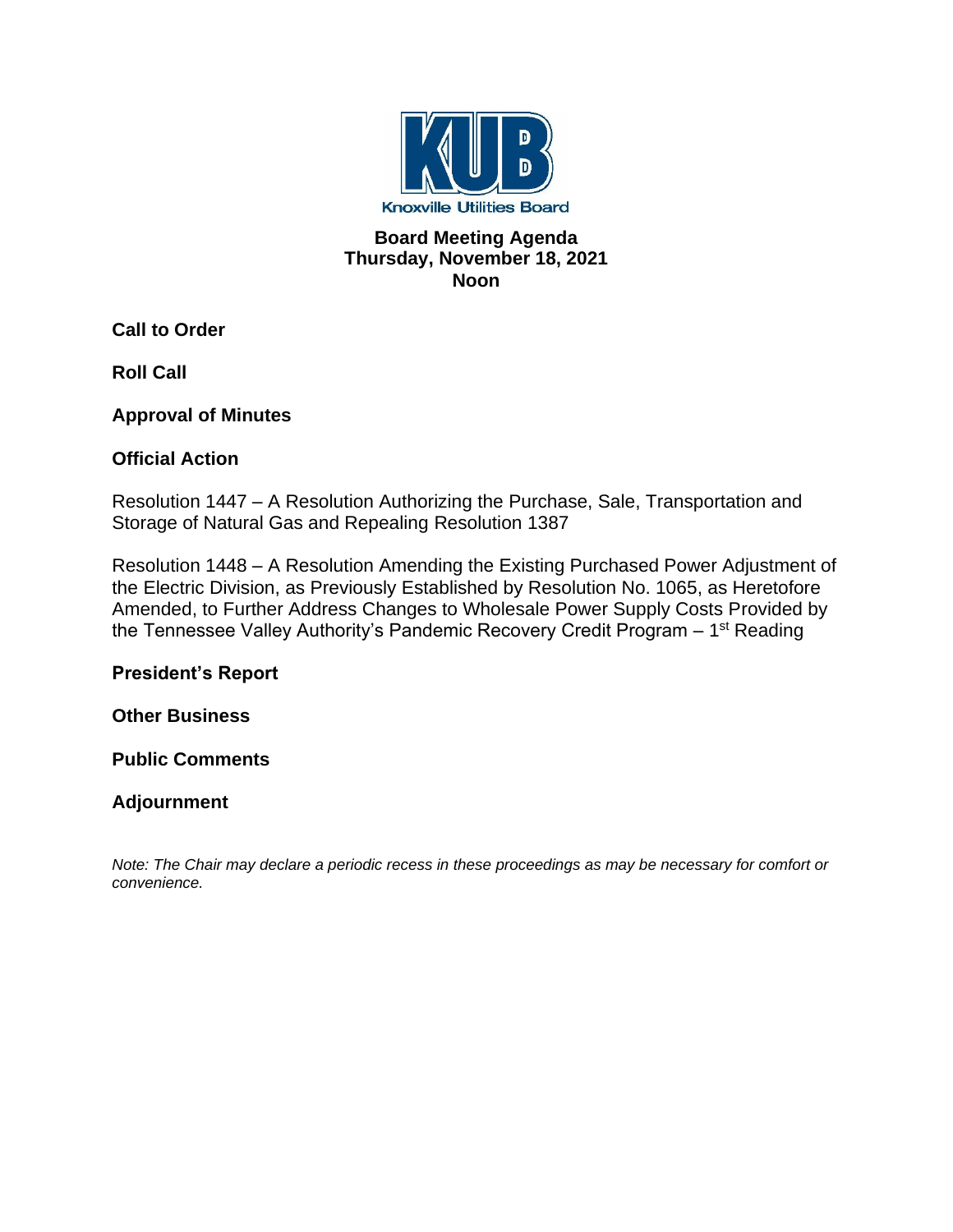

November 12, 2021

Knoxville Utilities Board 445 S. Gay Street Knoxville, Tennessee 37902-1109

Commissioners:

The November 18 Board meeting agenda includes two official action items, including a resolution amending the Natural Gas Contracting Authority Policy and a resolution amending the Purchased Power Adjustment (PPA) regarding the use of Pandemic relief assistance provided by TVA.

#### **Resolution 1447**

The Board previously adopted a Natural Gas Contracting Authority Policy authorizing the purchase, sale, transportation, and storage of natural gas under certain terms and conditions. The Policy was last updated in 2018.

Resolution 1447 adopts a revised Natural Gas Contracting Authority Policy, providing KUB additional flexibility in purchasing East Tennessee Natural Gas ("ETNG") pipeline capacity.

Natural gas purchased by KUB for its customers is transported on the ETNG pipeline, which is the only pipeline directly connected to KUB's natural gas distribution system. Although ETNG pipeline capacity is currently fully subscribed, from time to time existing capacity may come available for pipeline users (such as KUB) to competitively bid upon. Given our desire to increase our ETNG pipeline capacity to accommodate future customer growth, we are interested in bidding on existing capacity when it becomes available.

Such bidding opportunities typically provide little advance notice and include a relatively concise bid period. This would likely not provide sufficient time for staff to bring forth a resolution for Board consideration in the event the desired ETNG capacity would raise our total ETNG capacity above the limits of the Policy.

The revised Policy grants KUB the authority to exceed the capacity limit through the bidding process for ETNG pipeline capacity, provided the President and CEO shall notify the Board's Audit and Finance Committee in advance of any such bid that would exceed the capacity limit.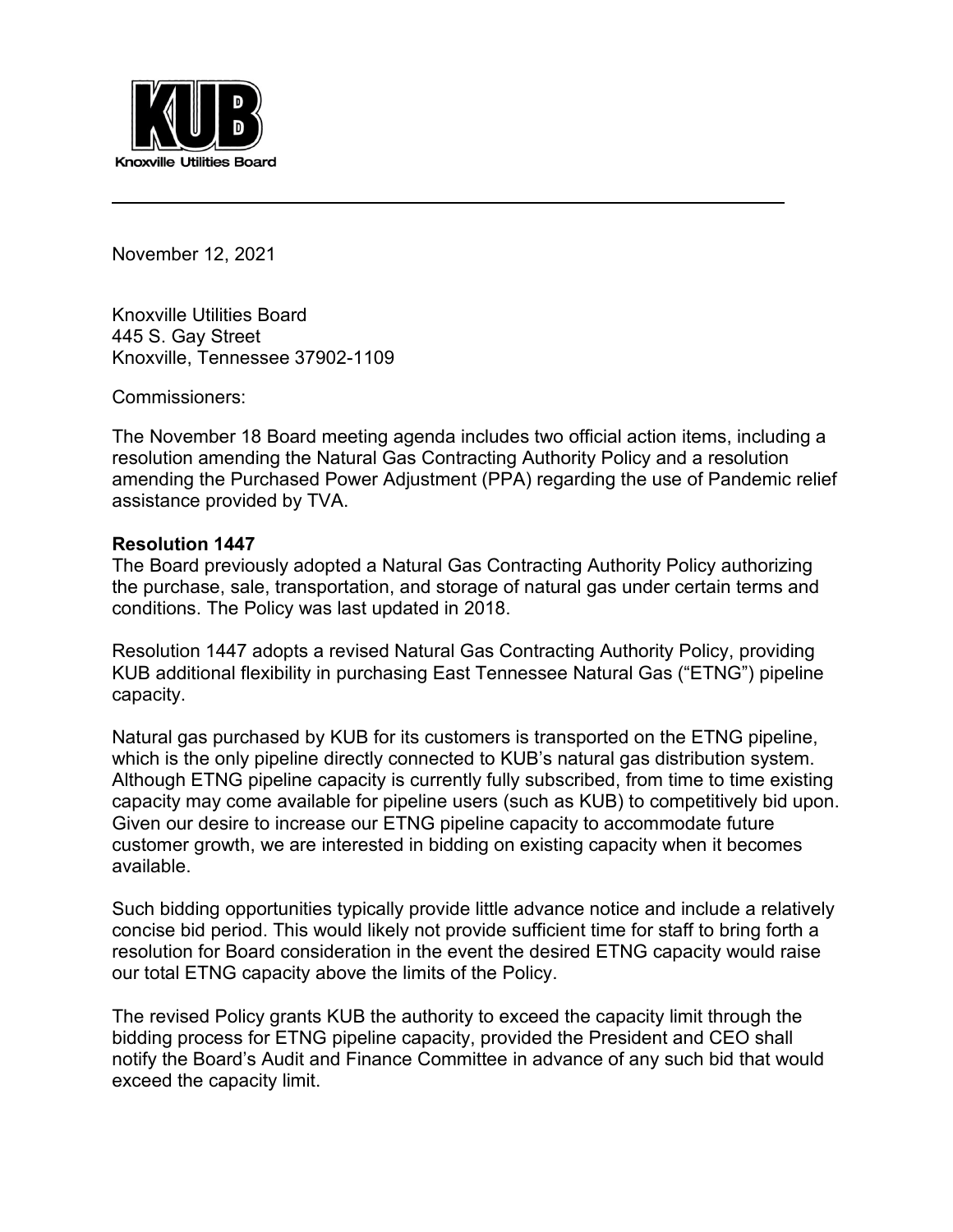Resolution 1447 is enclosed for your information. I recommend its approval on first and final reading.

#### **Resolution 1448 (First Reading)**

Resolution 1448 further amends the Electric Division's Purchased Power Adjustment (PPA) related to the use of Pandemic Recovery Credits from TVA.

KUB will receive its estimated \$7.3 million in standard service credits from TVA through its monthly wholesale power invoice from TVA over a period of twelve months beginning with the October 2021 invoice.

As you will recall, at last month's meeting the Board approved, on second and final reading, an amendment to the PPA to set aside \$1.3 million in Pandemic Recovery Credits to provide utility bill assistance for customers with outstanding payment arrangements for past due balances.

There was also discussion about the use of the remaining estimated \$6 million in Pandemic Recovery Credits. Following the discussion, the Board directed Staff to present a resolution for Board consideration at the November meeting to further amend the PPA to set aside all of the Pandemic Recovery Credits to provide funding for customer assistance programs.

If approved, Staff recommends applying the estimated remaining \$6 million in credits toward emergency utility bill assistance (\$5 million) and home weatherization (\$1 million).

Resolution 1448 is enclosed for your review. I recommend its adoption on first reading. If adopted on first reading, second reading would occur at the December Board meeting.

Respectfully submitted,

gdaer J Bales

Gabriel J. Bolas II President and CEO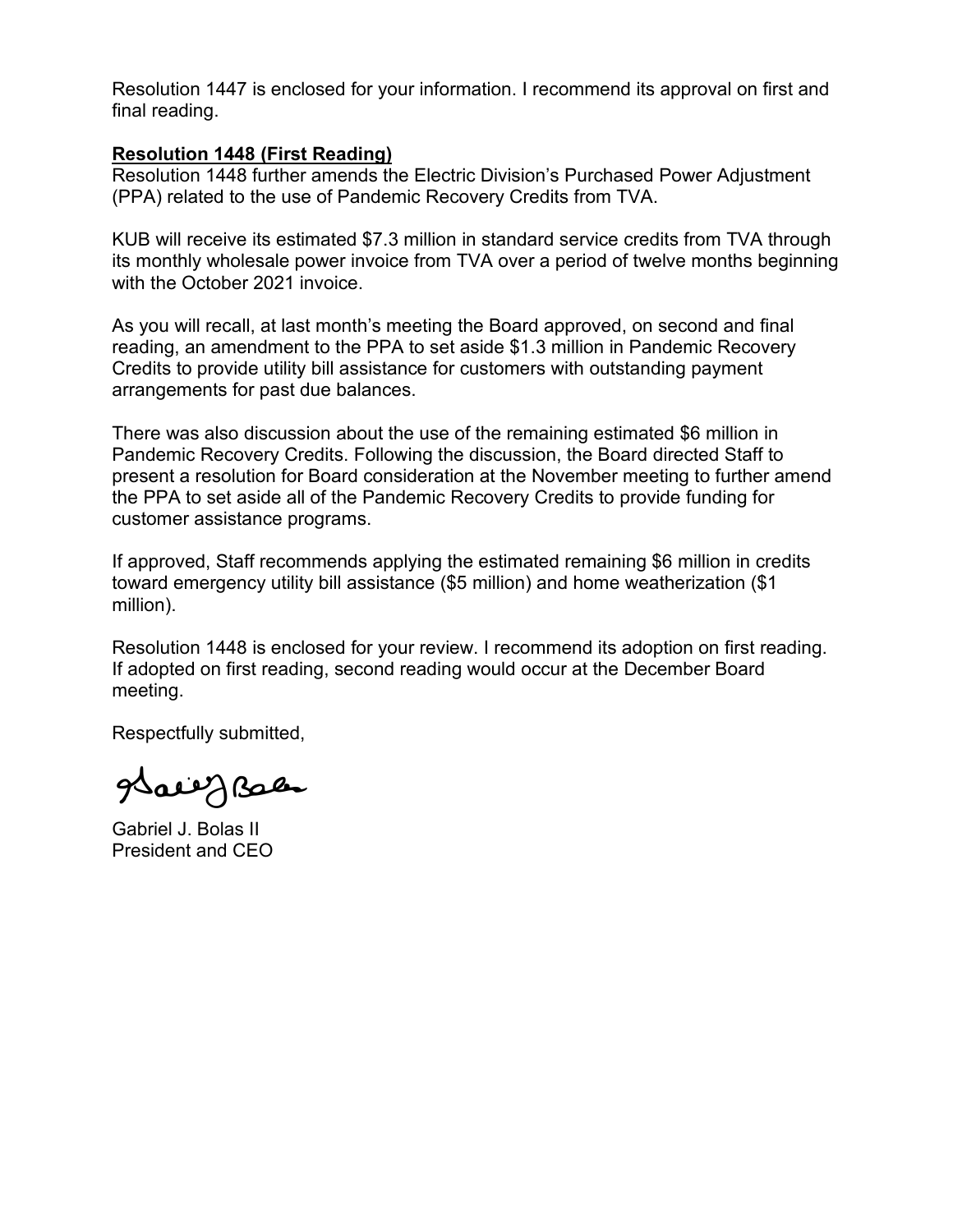#### **RESOLUTION NO. 1447**

#### **A Resolution Authorizing the Purchase, Sale, Transportation and Storage of Natural Gas and Repealing Resolution 1387**

**Whereas,** historically the Knoxville Utilities Board ("KUB") purchased all or a major part of its natural gas supply from East Tennessee Natural Gas Company ("ETNG"); and

**Whereas,** in 1992 the Federal Energy Regulatory Commission issued orders which deregulated the sale and restructured the transportation of natural gas; and

**Whereas,** recognizing the necessity of maintaining an economic and reliable supply of natural gas in a rapidly changing market environment, the Board of Commissioners of the Knoxville Utilities Board (the "Board") adopted Resolution No. 817 and, subject to certain limitations, thereby temporarily authorized the negotiation and execution of contracts for the supply and transportation of natural gas without the further approval of the Board; and

**Whereas,** in Resolution No. 817, the Board instructed the President and Chief Executive Officer (CEO) to recommend to the Board a long-term policy with respect to the purchase and transportation of natural gas; and

**Whereas,** by Resolutions No. 856, 970, and 1387, the Board authorized employees in certain KUB positions to contract for the purchase, sale, transportation, and storage of natural gas; and

**Whereas,** KUB transports all its natural gas supply on the ETNG pipeline, which is the only pipeline directly connected to KUB's natural gas distribution system; and

**Whereas,** KUB desires to increase its existing and future pipeline transportation capacity to meet the needs of its customers and facilitate customer growth; and

**Whereas,** construction of new natural gas pipelines and substantial upgrades to capacity are costly endeavors and the ETNG pipeline currently has no known plans to increase the capacity at KUB's connection points to the pipeline (city gate stations); and

**Whereas,** the ETNG pipeline is fully subscribed and capacity is rarely turned back by the existing shippers; and

**Whereas**, from time to time, existing pipeline capacity on the ETNG pipeline may come available for pipeline shippers to bid upon; and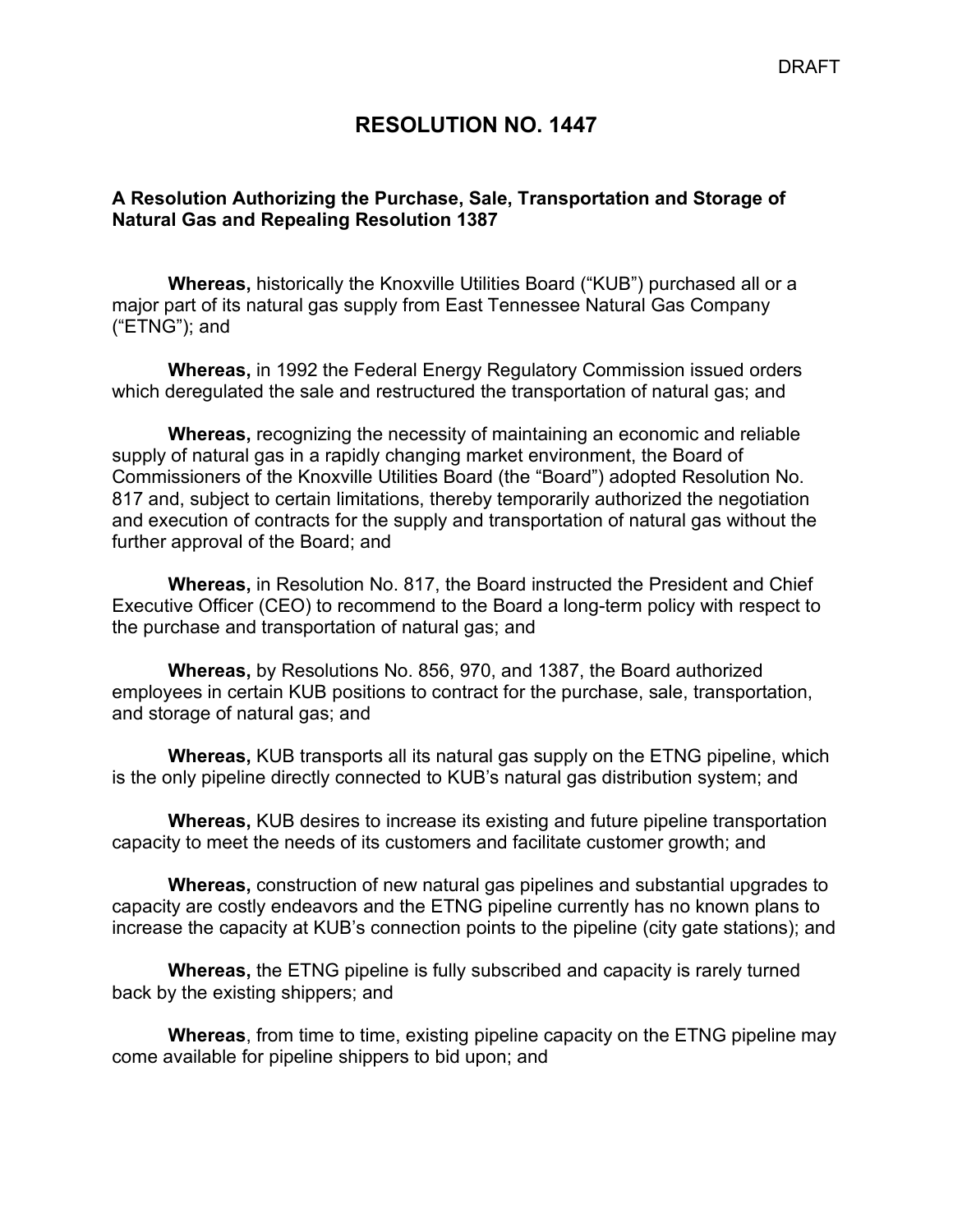**Whereas**, the opportunity to bid on existing ETNG Pipeline capacity may not be known in advance and when announced, the bid period may be less than two weeks; and

**Whereas**, a short bid period does not provide sufficient time for KUB staff to bring a resolution to the Board at its monthly meeting, thereby precluding KUB from participating in the bid process and potentially obtaining additional ETNG Pipeline capacity; and

**Whereas,** the Board desires KUB to have the flexibility to participate in such bids and not miss an opportunity to obtain additional ETNG Pipeline capacity should it become available.

**Whereas,** the Board desires to update the existing Gas Contracting Authority Policy to provide additional flexibility in purchasing ETNG Pipeline capacity.

#### **NOW, THEREFORE, BE IT HEREBY RESOLVED BY THE BOARD OF COMMISSIONERS OF THE KNOXVILLE UTILITIES BOARD:**

**Section 1.** That the Board hereby adopts the Gas Contracting Authority Policy attached hereto as Exhibit A providing for the authority to contract for the purchase, sale, transportation, and storage of natural gas.

**Section 2.** That, periodically, the President and CEO shall report to the Board in such detail as may reasonably be required to permit the Board to monitor the purchase, sale, transportation and storage of gas by KUB under this resolution.

**Section 3**. That Resolution 1387, authorizing the purchase, sale, transportation, and storage of natural gas, and all resolutions amendatory thereto adopted prior to this resolution are hereby repealed.

**Section 4**. This Resolution shall take effect immediately upon its passage.

Jerry Askew, Chair

 $\overline{a}$ 

Mark Walker, Board Secretary

 $\overline{a}$ 

APPROVED ON 1st & FINAL READING: EFFECTIVE DATE: MINUTE BOOK PAGE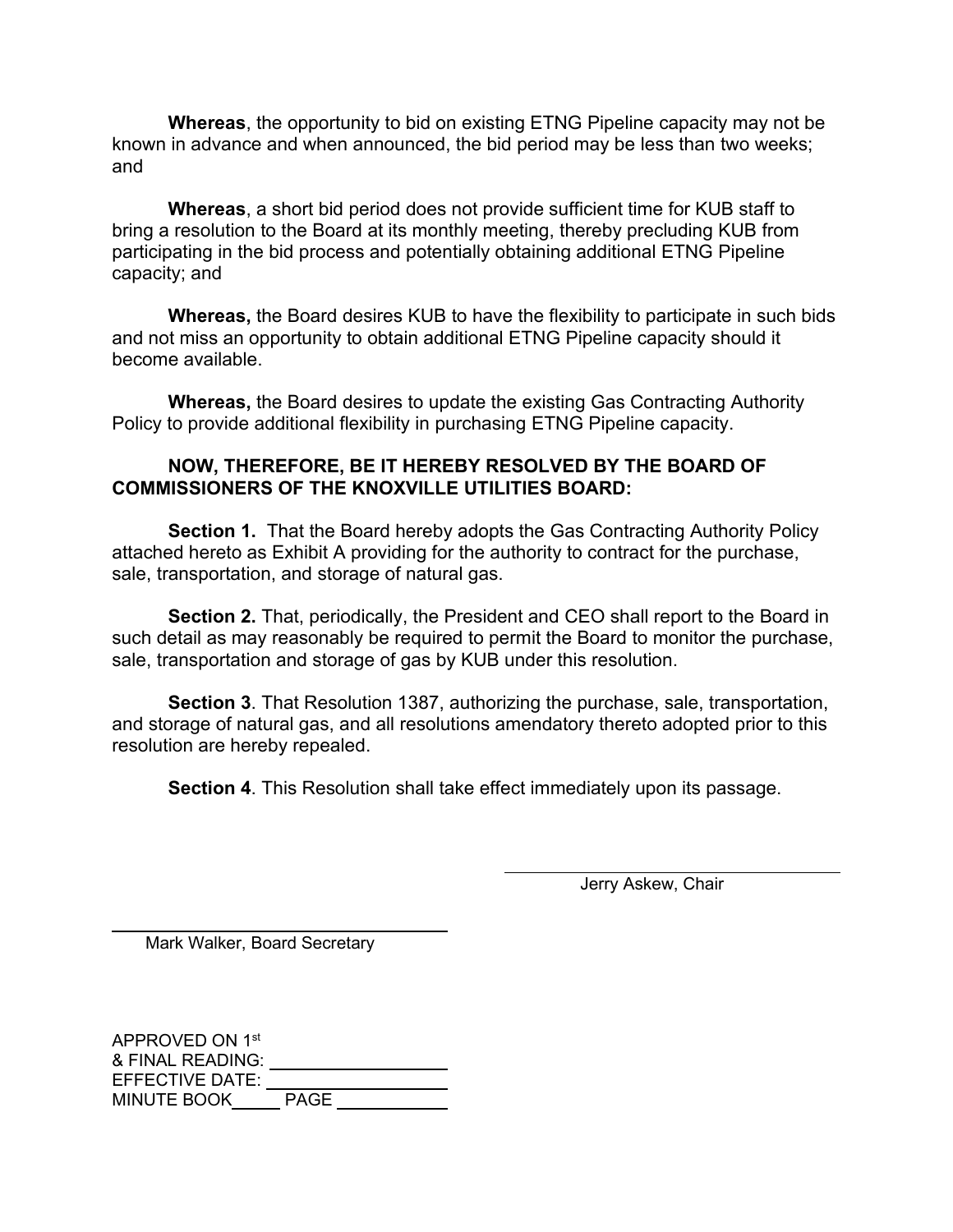#### **Exhibit A**

# **Knoxville Utilities Board Natural Gas Contracting Authority Policy**

# **November 2021**

The President and Chief Executive Officer (CEO) and the Chief Financial Officer (CFO) be and they hereby are each authorized to contract for the purchase, sale, transportation and storage of natural gas on such terms and conditions as such officer determines are in the best interests of KUB and its customers, all subject to the following conditions:

# A. PURCHASE AND TRANSPORTATION

Notwithstanding Section A (vi), authority is hereby granted to purchase and transport up to One Hundred Sixty Thousand (160,000) dekatherms of natural gas per day (the "Maximum Capacity"), subject to the following limitations and conditions:

(i) Authority is granted to contract from time to time for the purchase and transportation of up to the Maximum Capacity of natural gas under contracts having a term from the date of such contract of two (2) years or less.

(ii) Authority is granted to contract from time to time for the purchase and transportation of natural gas under contracts having a term from the date of such contract of more than two (2) years but in no event more than six (6) years, provided that the total supply and capacity of natural gas provided for under any such contract executed after the date of this Resolution shall not exceed Fifteen Thousand (15,000) dekatherms per day.

(iii) The Maximum Capacity at any point in time shall be inclusive of all the then currently executed firm contracts in service at that point in time for the purchase and/or transportation of natural gas to the facilities of KUB.

(iv) Authority is hereby granted to purchase and transport natural gas for the operation of KUB's system on an interruptible basis.

(v) Authority is hereby granted for KUB to assign its capacity, accept an assignment of capacity (in cases of reciprocal agreements), and/or sell its capacity for the transportation and/or storage of natural gas in connection with entering into contracts for the purchase, transportation, and/or storage of natural gas with suppliers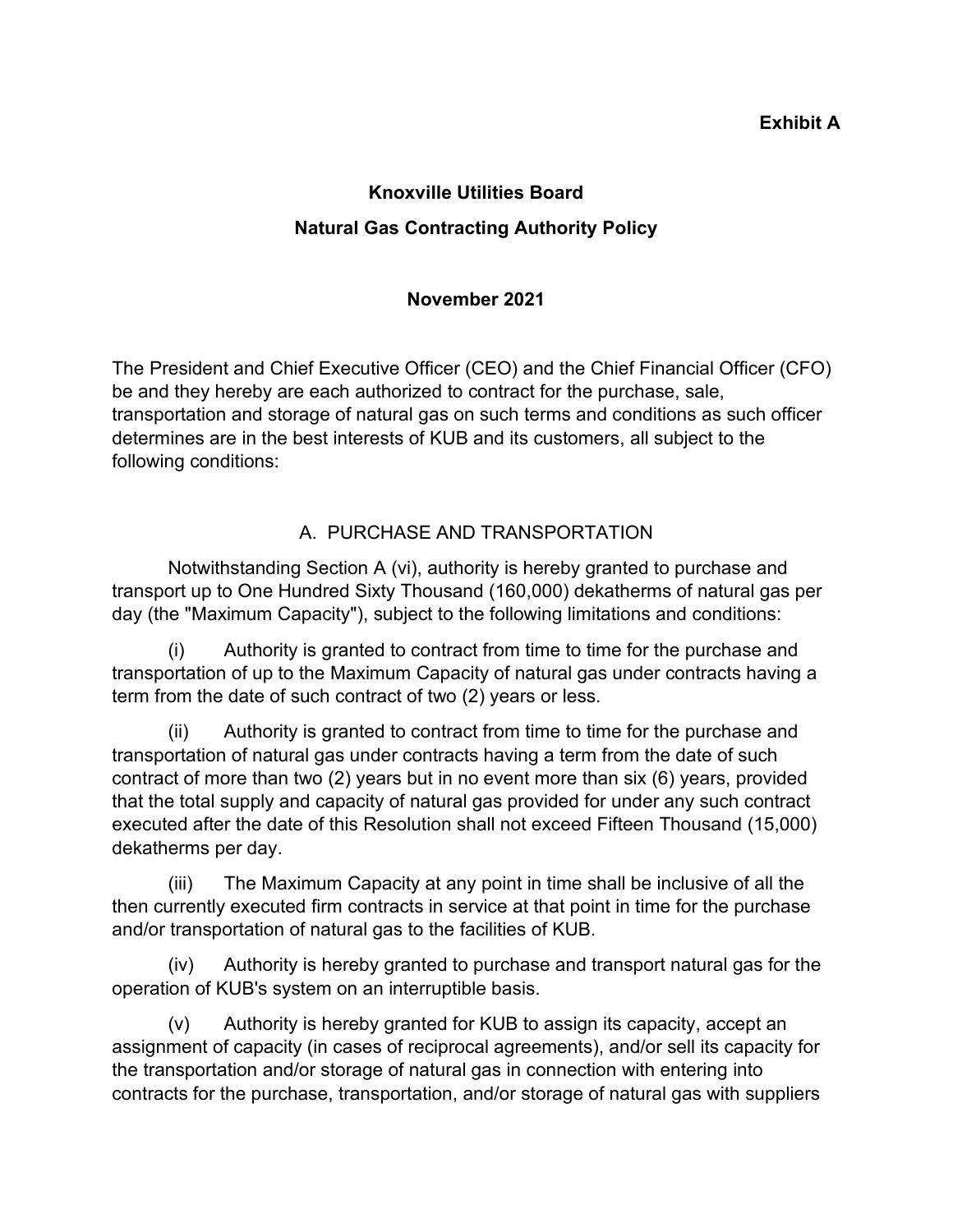of natural gas and/or suppliers of capacity for the transportation and/or storage of natural gas. The term of any sale or assignment of capacity shall not exceed the term of the corresponding supply contract. Any sale or assignment of capacity shall be on terms and conditions which are determined to be in the best interest of KUB.

(vi) Authority is hereby granted for KUB to bid on pipeline capacity on the East Tennessee Natural Gas ("ETNG") Pipeline as it may come available for competitive bidding. The term and value of the bid should be deemed at the then market price of capacity. The volume for bidding shall be determined by KUB, and authority is granted to exceed One Hundred Sixty Thousand (160,000) dekatherms of ETNG Pipeline capacity through the bidding process.

The President and CEO, or his/her designee, shall notify the KUB Board's Audit and Finance Committee in advance of any such bid that would result in KUB exceeding One Hundred Sixty Thousand (160,000) dekatherms of ETNG Pipeline capacity.

#### B. STORAGE

Authority is granted to store up to Five Million dekatherms of natural gas. In addition thereto, authority is granted to contract from time to time for a term of not more than six (6) years from the date of such contract for the firm right to demand delivery from storage of up to Ten Thousand (10,000) dekatherms of natural gas per day. Any such contract shall be in addition to the then current contractual firm rights to demand delivery from storage. Authority is hereby granted to take such actions and adopt such policies and procedures as are necessary to assure KUB's right to withdraw natural gas which has been placed in storage.

#### C. SALES OF EXCESS CAPACITY

Authority is hereby granted for KUB to sell excess quantities of its capacity for the transportation and/or storage of natural gas to other governmental or private natural gas distributors, other resellers and other industrial users. The price at which the transportation and/or storage capacity for natural gas is sold by KUB shall be a negotiated price which is determined to be in the best interest of KUB after considering the then current market prices and conditions. Contracts for the sale of transportation and/or storage capacity may be for a term not to exceed six (6) years. The contracts may provide that from time to time the sale may be terminated and/or recalled by KUB if KUB determines such action is necessary in order to adequately supply the customers on KUB's system. Non-recallable sales of transportation and/or storage capacity shall not exceed 25% of the Maximum Capacity at any point in time.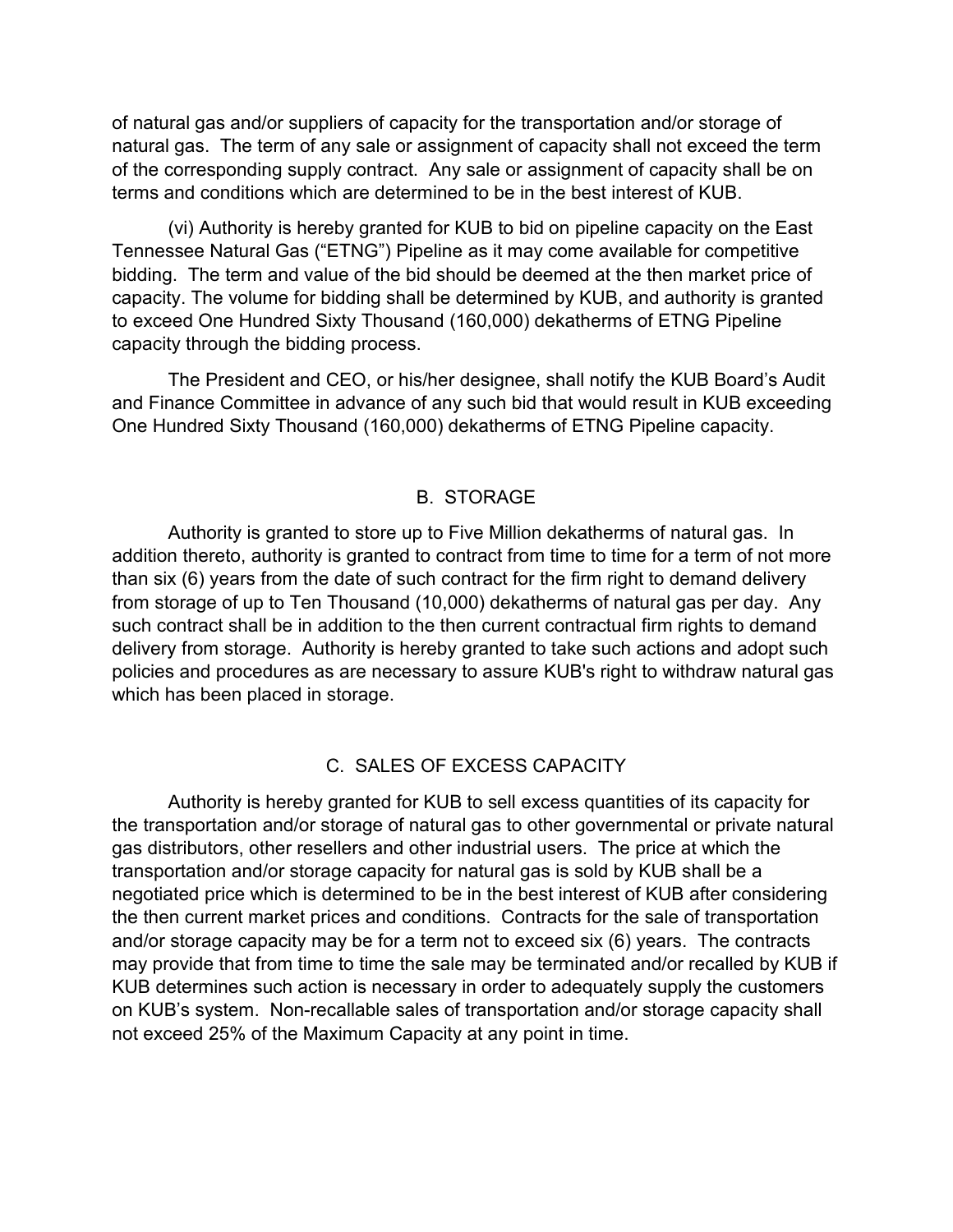#### D. SALES OF EXCESS GAS

Authority is hereby granted for KUB to sell excess quantities of natural gas: (i) to Middle Tennessee Natural Gas, and other natural gas distributors or resellers doing business on the ETNG Pipeline system; (ii) to Resolute Forest Products, , ALCOA, Eastman Chemical Company , the Department of Energy (for its East Tennessee operations) and similar directly connected industrial users on the ETNG Pipeline system; (iii) to the Tennessee Valley Authority; (iv) to KUB's current suppliers and other suppliers with whom KUB has had a substantial relationship in the past and (v) to other governmental or private natural gas distributors, other resellers and other industrial users, provided that before entering into any such transaction the President and CEO, , and/or the CFO shall determine that the buyer is credit worthy. The price at which excess natural gas is sold by KUB shall be a negotiated price which is determined to be in the best interest of KUB after considering KUB's obligations to take the excess gas and the then current market prices and conditions. Contracts for the sale of natural gas shall not have a term in excess of two (2) years.

#### E. DEFINITIONS

As used in this Resolution: (i) "excess quantities of natural gas" shall mean the difference between: (a) the quantities of gas that KUB contracts to purchase from time to time to meet the reasonably anticipated requirements of the customers on KUB's gas system, and (b) the actual quantities of gas that are used by the customers on KUB's gas system; and (ii) "excess capacity" shall mean the difference between: (x) the capacity for transportation or storage that from time to time is contracted for by KUB to meet the reasonably anticipated requirements of the customers on KUB's gas system, and (y) the actual capacity for the transportation or storage that is used by KUB to serve the customers on KUB's gas system. To the extent reasonably necessary to assure the availability of customers who are willing to purchase KUB's excess quantities of natural gas, as defined above, additional quantities of gas may be purchased on an infrequent basis to meet the reasonable needs of KUB's excess supply customers.

#### F. DELEGATION OF AUTHORITY

The President and CEO, and the CFO are each hereby authorized: (i) to make written delegations of the authority granted by this Resolution to selected employees involved in the day to day operation of the buying and selling of natural gas provided this authority be limited to contracts with a maximum term of one (1) year and (ii) to adopt, modify, amend and revoke such operating policies and procedures as are necessary to protect the interests of KUB and its customers and to assure the economic, orderly and efficient purchase, sale, transportation and storage of natural gas by KUB.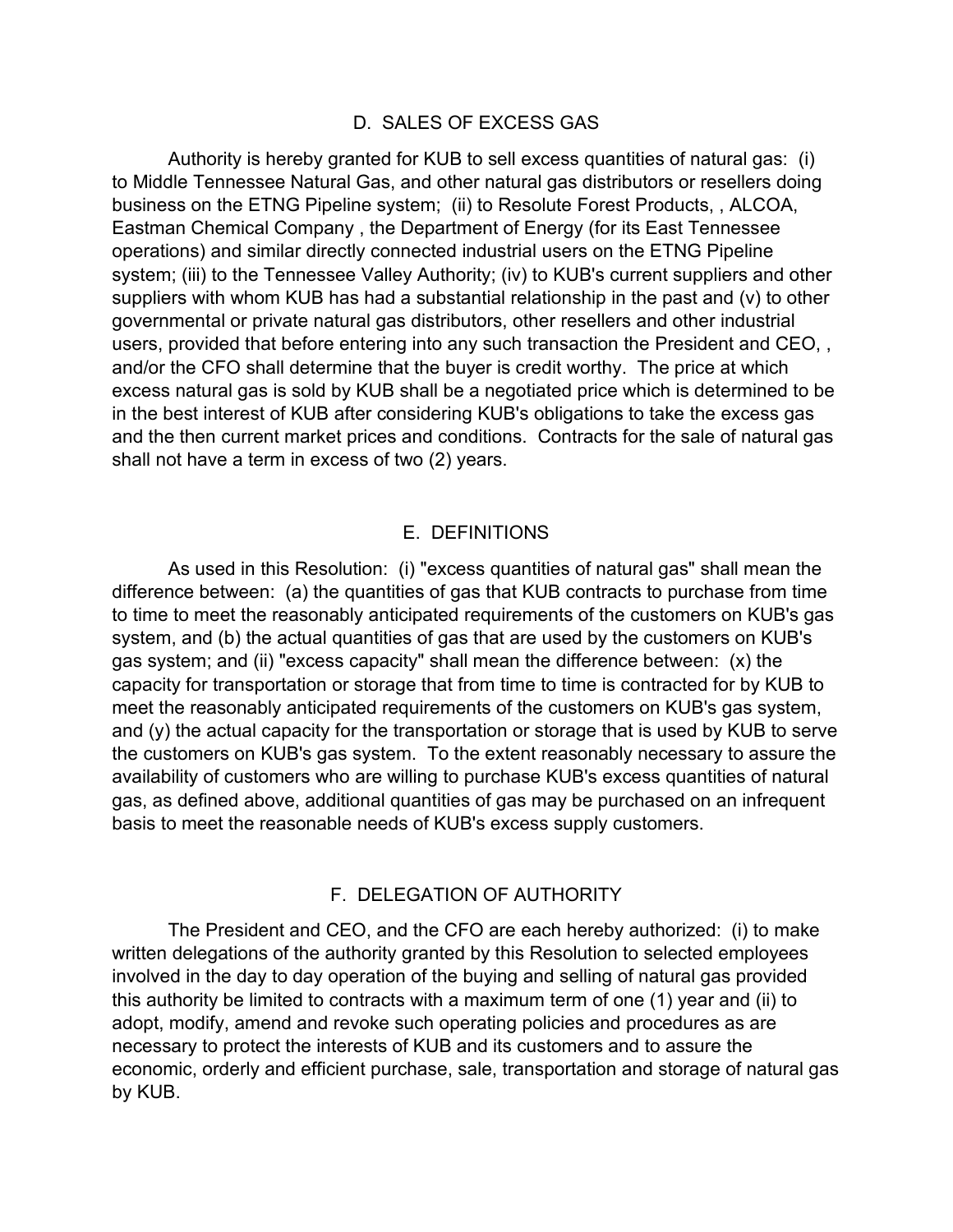### **RESOLUTION NO. 1448**

**A Resolution Amending the Existing Purchased Power Adjustment of the Electric Division, as Previously Established by Resolution No. 1065, as Heretofore Amended, to Further Address Changes to Wholesale Power Supply Costs Provided by the Tennessee Valley Authority's Pandemic Recovery Credit Program**

**Whereas,** Knoxville Utilities Board of Commissioners (the "Board") has rate setting authority pursuant to Article XI of the Charter of the City of Knoxville; and

**Whereas,** the Board previously adopted Resolution No. 1065, as heretofore amended, providing for a Purchased Power Adjustment ("PPA") for the Electric Division; and

**Whereas,** Knoxville Utilities Board ("KUB") purchases its full electric power requirements from the Tennessee Valley Authority ("TVA"); and

**Whereas,** the communities in KUB's service territory continue to be impacted by the worldwide COVID-19 pandemic; and

**Whereas,** the TVA Board of Directors recently approved a one-year extension of pandemic relief financial assistance ("Pandemic Recovery Credits") for local power companies to invest in their communities and support those they serve; and

**Whereas,** TVA's Pandemic Recovery Credits include two categories, one based on Standard Service volumes, and the other based on the volumes of each Non-Standard Service customer; and

**Whereas**, KUB will receive Pandemic Recovery Credits from TVA on the monthly wholesale power invoice for the period October 2021 to September 2022; and

**Whereas,** it is estimated the Standard Service Pandemic Recovery Credits to be received by KUB will total \$7,300,000; and

**Whereas,** at the October 21, 2021 meeting of the Board, the Board adopted Resolution 1446 which set aside \$1,300,000 of Pandemic Recovery Credits to provide utility bill assistance to KUB customers, particularly those with outstanding payment arrangements for past due balances; and

**Whereas,** at the October 21, 2021 meeting of the Board, the Board adopted a motion directing KUB staff to present a resolution for Board consideration at the November 18, 2021 meeting of the Board setting aside all of the Pandemic Recovery Credits for uses determined to be in the best interest of KUB and its customers; and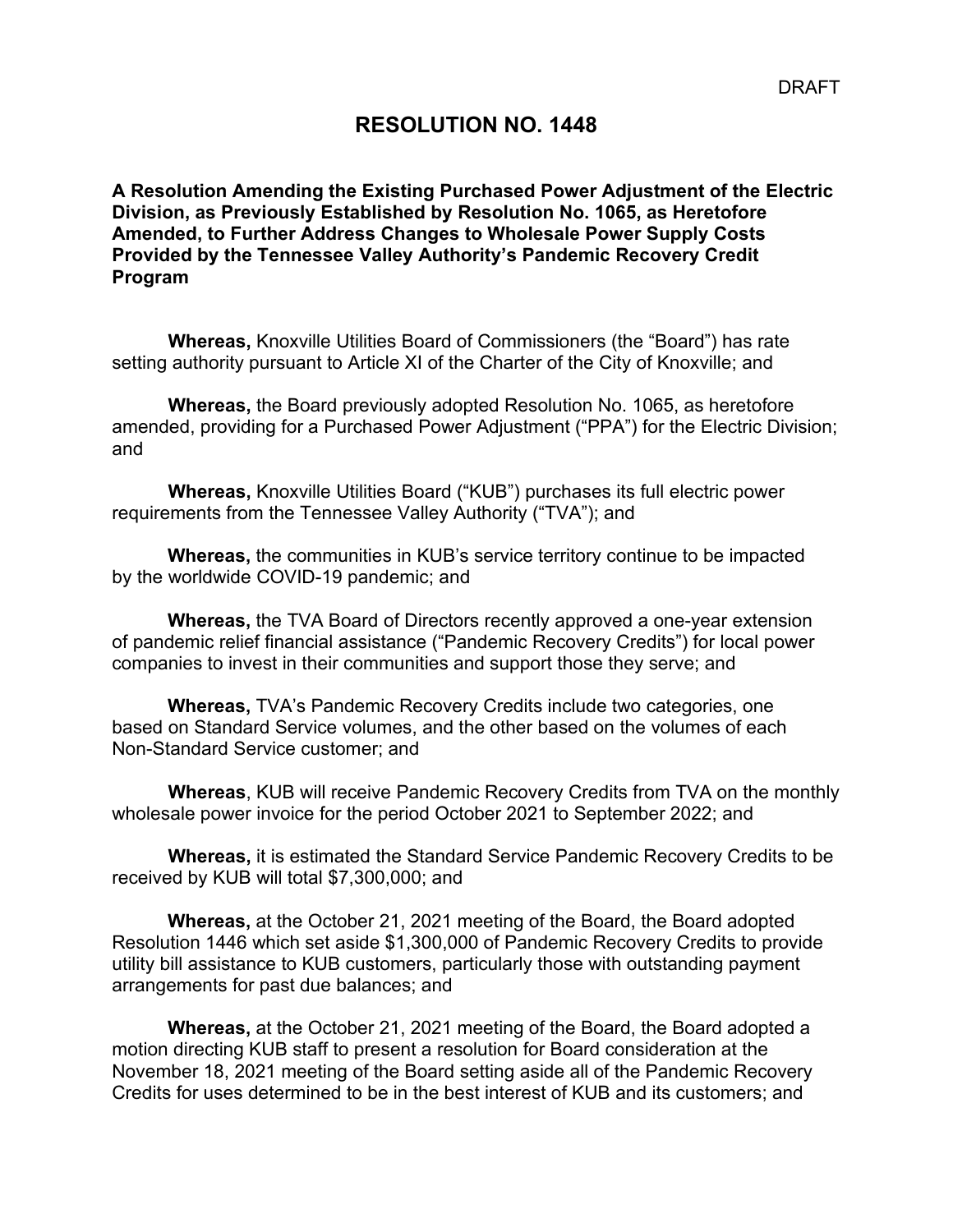**Whereas,** in accordance with Section 1107(L) of the Charter of the City of Knoxville, KUB has provided the required public notice of not less than five (5) days prior to a meeting of the Board when a rate schedule change is to be considered.

#### **NOW, THEREFORE, BE IT HEREBY RESOLVED BY THE BOARD OF COMMISSIONERS OF THE KNOXVILLE UTILITIES BOARD:**

**Section 1.** That all Pandemic Recovery Credits provided by TVA to KUB on the monthly wholesale invoice for the period October 2021 to September 2022 shall be excluded from the Unrecovered Purchased Power Adjustment Accounts (EL 191010 and EL 191020.

**Section 2**. That this Resolution shall be effective upon second and final reading.

Jerry Askew, Chair

Mark Walker, Board Secretary

APPROVED ON 1st READING: APPROVED ON 2nd READING: EFFECTIVE DATE: MINUTE BOOK PAGE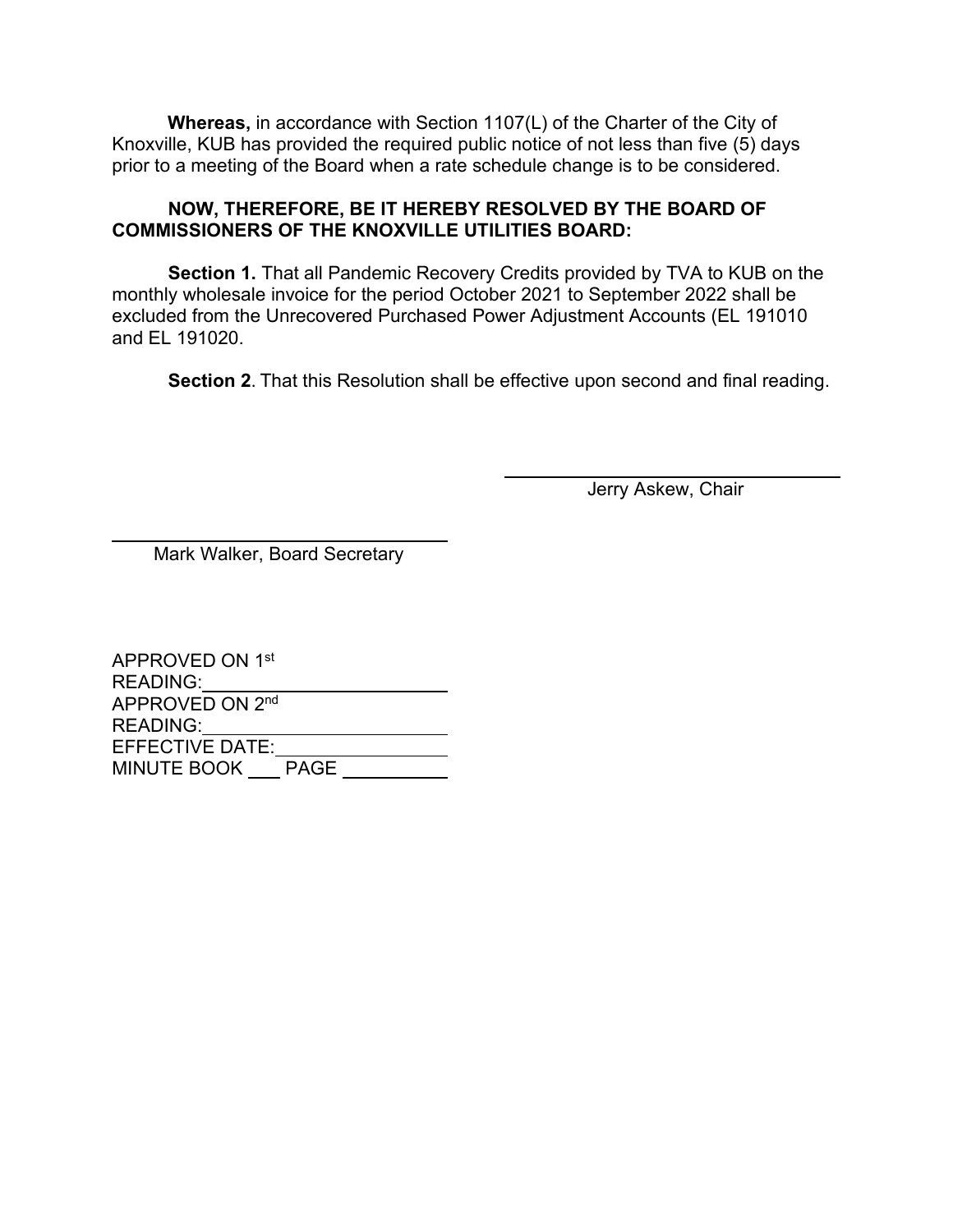#### DRAFT

#### **Knoxville Utilities Board Board Meeting Minutes Thursday, October 21, 2021 Noon**

#### **Call to Order**

The Knoxville Utilities Board met in regular session in the Mintha E. Roach Corporate Services and Conference Center at 4505 Middlebrook Pike, on Thursday, October 21, 2021, pursuant to the public notice published in the January 2, 2021, edition of the *News Sentinel*. Chair Jerry Askew called the meeting to order at 12:00 p.m.

#### **Roll Call**

Commissioners Present: Jerry Askew, Claudia Caballero, Kathy Hamilton, Celeste Herbert, Adrienne Simpson-Brown, and Tyvi Small.

Commissioner Absent: John Worden

#### **Approval of Minutes**

Upon a motion by Commissioner Small and a second by Commissioner Caballero, the September 16, 2021 Board Meeting minutes were approved by a roll call vote. The following Commissioners voted "aye": Askew, Caballero, Hamilton, Herbert, Simpson-Brown, and Small. No Commissioner voted "nay".

#### **New Business**

#### **Consideration of Nominees for Commissioner Term Beginning January 1, 2022**

Commissioner Simpson-Brown, Chair of the Nominating Committee, gave the following report:

This year's nominating process for the term beginning January 1, 2022 began in January of this year when the online application became available on KUB's website. The Committee met in August, and advertisements ran in the *News Sentinel,* KUB's website, and on social media that month.

The committee evaluated submitted applications and identified qualified applicants. The Charter requires that the Board provide the Mayor at least five nominees for each Commissioner vacancy. The Nominating Committee submitted the following five nominees: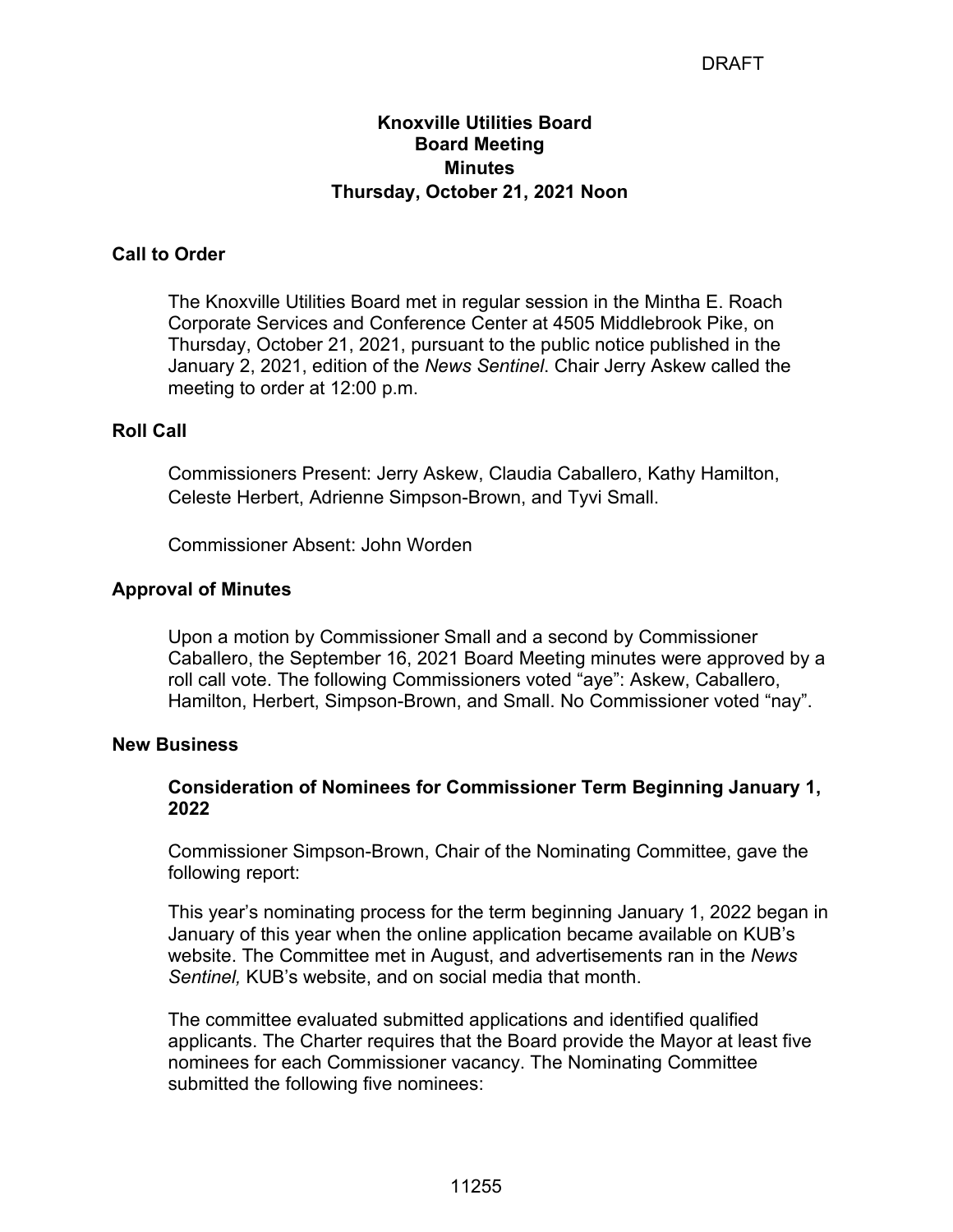#### October 21, 2021

- 1. Ron Feinbaum
- 2. Cynthia Gibson
- 3. Misty Mayes
- 4. Heetesh Patel
- 5. George Wallace

Public comments were heard from the following regarding the nominations:

Brady Watson – Address not provided

Chair Askew recognized Mark Walker, Board Secretary, who distributed and collected the ballots. Mr. Walker then reported that each of the following nominees received a majority of the votes:

- 1. Ron Feinbaum
- 2. Cynthia Gibson
- 3. Misty Mayes
- 4. Heetesh Patel
- 5. George Wallace

Chair Askew stated the names of the five nominees would be submitted to Mayor Kincannon, and he thanked the members of the Nominating Committee for their work.

#### **Old Business**

**Resolution 1446, A Resolution Amending the Existing Purchased Power Adjustment of the Electric Division, as Previously Established by Resolution No. 1065, as Heretofore Amended, to Address Changes to Wholesale Power Supply Costs Provided by the Tennessee Valley Authority's Pandemic Recovery Credit Program**

President Gabriel Bolas recognized Tiffany Martin, Vice President and Chief Customer Officer, to provide an overview of proposed Resolution 1446 on second and final reading.

President Bolas recommended adoption of Resolution 1446 on second and final reading. His written recommendation is included in Attachment 1.

A motion was made by Commissioner Herbert and a second by Commissioner Small to adopt Resolution 1446 on second and final reading. Commissioner Caballero then made a motion to Amend Resolution 1446 to exclude the entire \$7.3 million standard service credits from the Purchased Power Adjustment. Commissioner Small seconded the motion.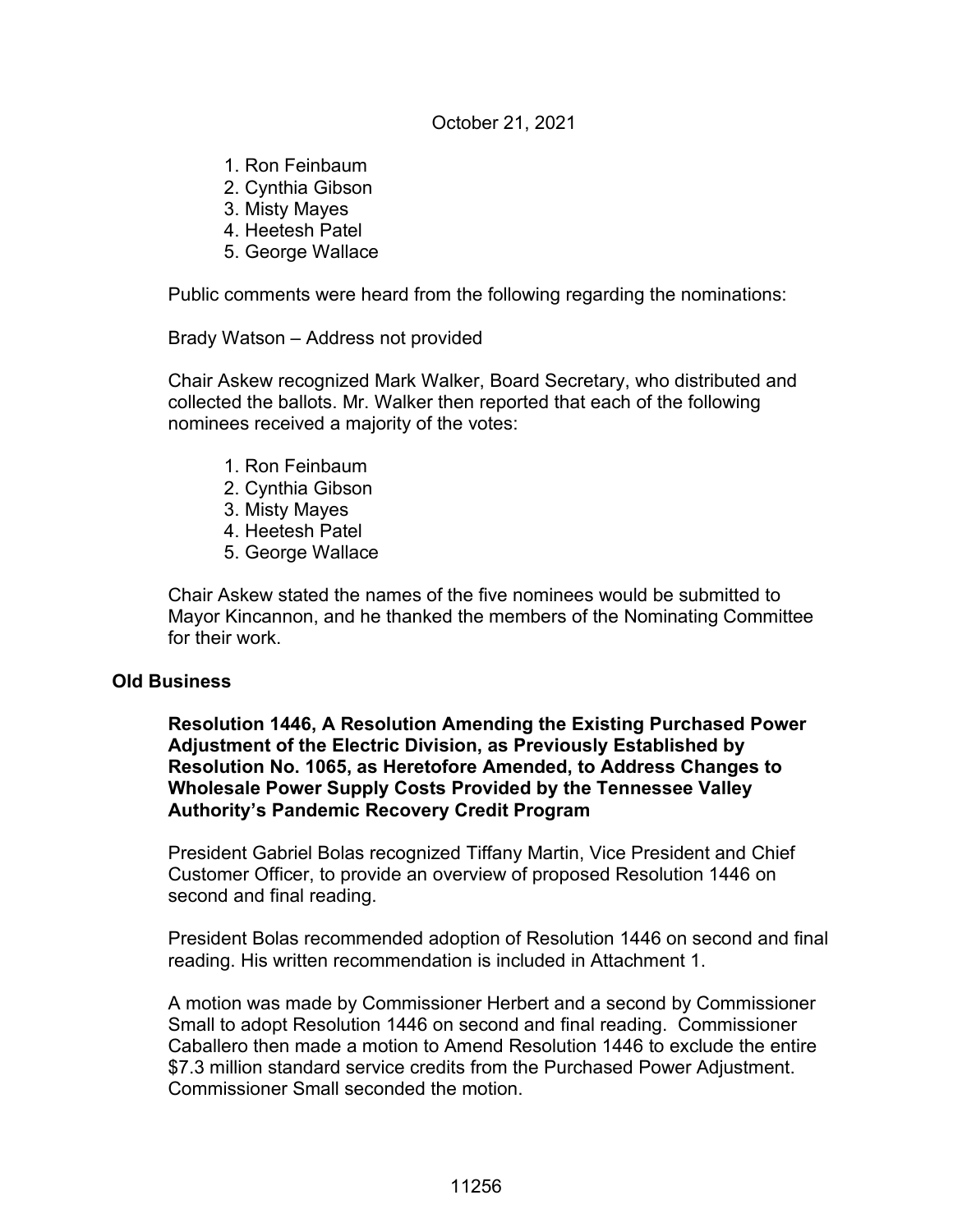#### October 21, 2021

After further discussion by the Board, Commissioner Caballero withdrew her motion to amend Resolution 1446 and Commissioner Small withdrew his second.

Resolution 1446 was then adopted by a roll call vote on second and final reading. The following commissioners voted "aye": Askew, Caballero, Hamilton, Herbert, Simpson-Brown, and Small. No commissioner voted "nay".

Public comments were heard from the following regarding Resolution 1446:

Brady Watson – Address not provided

A motion was next made by Commissioner Caballero and seconded by Commissioner Small for Staff to bring a resolution to the November Board meeting to exclude the remaining \$6 million standard service credits provided by the TVA Pandemic Recovery Credit Program from the Purchased Power Adjustment. After discussion by the Board a roll call vote was conducted. The following commissioners voted "aye": Askew, Caballero, Hamilton, Herbert, Simpson-Brown, and Small. No commissioner voted "nay".

#### **President's Report**

#### **Application and IT Systems Update**

President Bolas recognized Mark Kenner, Director of Information Services and Security, to provide details about recent software application updates that enable KUB operations to run more efficiently and provide better service to customers.

#### **Material & Supply Chain Update**

President Bolas recognized John Piotrowski, Manager of New Service, Procurement, and Storeroom, to share information on how the current widespread supply chain issues are impacting KUB's projects.

#### **Other Business**

President Bolas shared news with the Board that KUB recently received the Governor's Environmental Stewardship Pursuit of Excellence award and thanked them for their support of sustainability initiatives. He also thanked the KUB employees who work on these projects.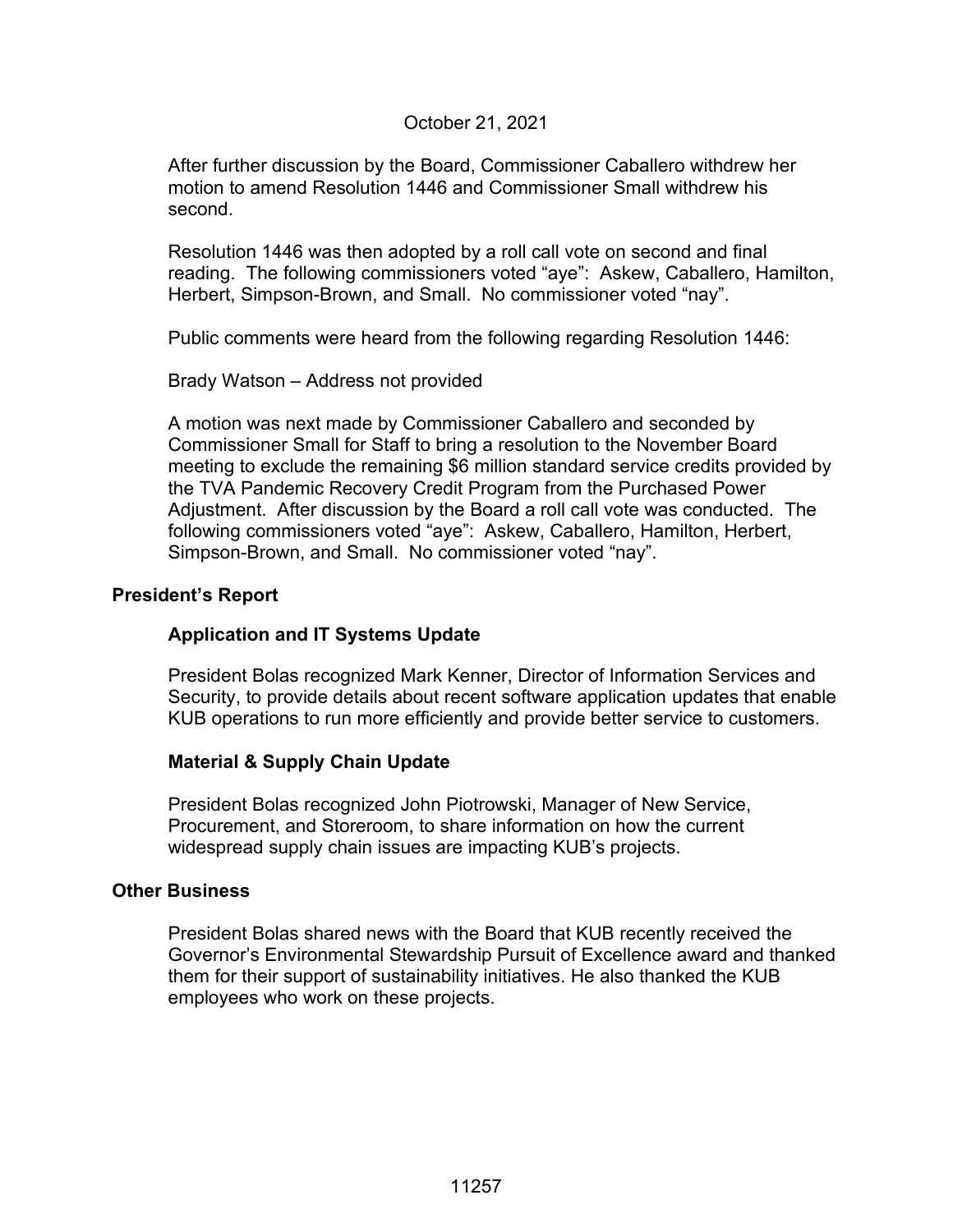#### October 21, 2021

President Bolas then recognized Derwin Hagood, Senior Vice President of Operations, for good news received from the Tennessee Department of Environment and Conservation (TDEC). KUB received a perfect score on a recent comprehensive TDEC inspection in regard to water quality and management of the water system.

#### **Public Comment**

Erin Rose – 1140 Farrington Drive – Knoxville, TN 37923

#### **Adjournment**

 $\overline{a}$ 

There being nothing further to come before the Board, Chair Askew declared the Board meeting adjourned at 1:37 p.m.

Jerry Askew, Chair

Mark Walker, Board Secretary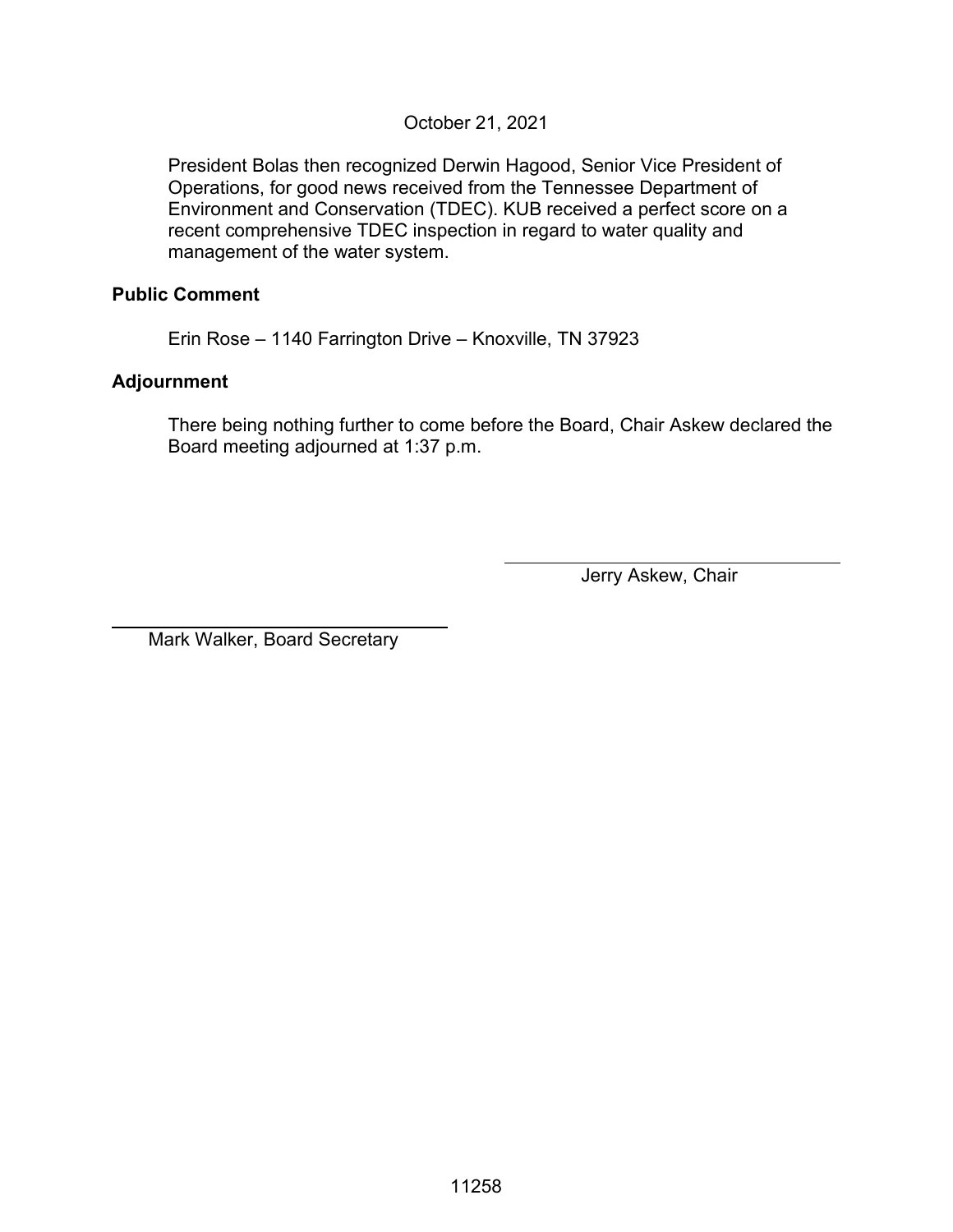# **Attachments**

| Attachment 1 | Recommendation Letter and Resolution 1446 - A         | Page(s)       |
|--------------|-------------------------------------------------------|---------------|
|              | Resolution Amending the Existing Purchased Power      | 11260 - 11263 |
|              | Adjustment of the Electric Division, as Previously    |               |
|              | Established by Resolution No. 1065, as Heretofore     |               |
|              | Amended, to Address Changes to Wholesale Power Supply |               |
|              | Costs Provided by the Tennessee Valley Authority's    |               |
|              | Pandemic Recovery Credit Program                      |               |
|              |                                                       |               |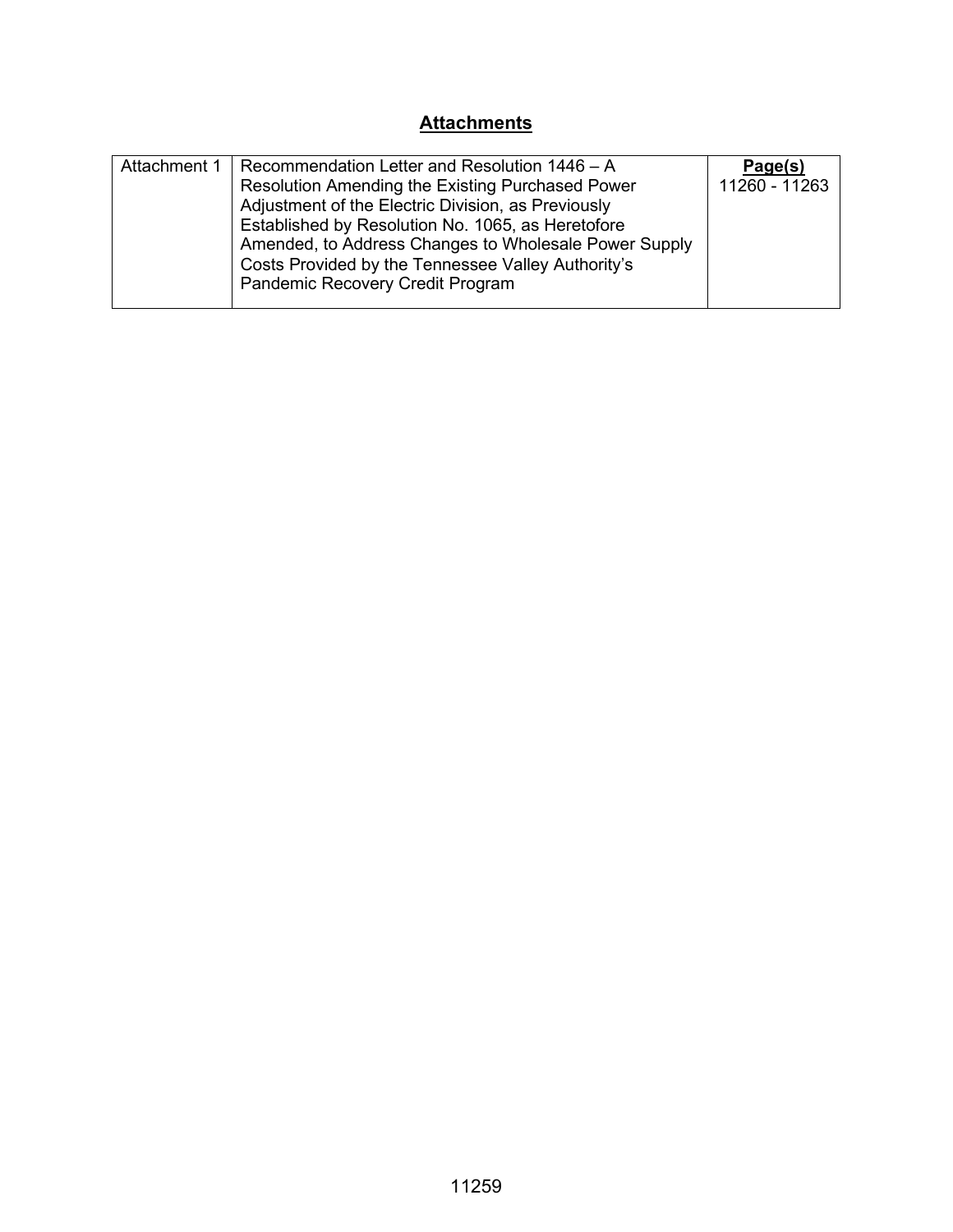

October 15, 2021

 $\ddot{\phantom{a}}$ 

Knoxville Utilities Board 445 S. Gay Street Knoxville, Tennessee 37902-1109

Commissioners:

The October 21 Board meeting agenda includes two official action items, including the selection of nominees to be sent to the City Mayor to fill the Board seat to be vacated by Commissioner Worden at the end of this year (no resolution), and the resolution amending the Purchased Power Adjustment (PPA) on second and final reading regarding the use of Pandemic relief assistance provided by TVA.

#### **Resolution 1446 (Second Reading)**

Resolution 1446 amends the Electric Division's Purchased Power Adjustment (PPA) related to the use of Pandemic Recovery Credits from TVA.

At its meeting in August, the TVA Board approved \$220 million in Pandemic Recovery Credits to be provided to its customers, including local power companies like KUB, over a 12-month period beginning in October. KUB will receive its credits through its monthly wholesale power invoice from TVA.

As you may recall, KUB's Pandemic Recovery Credits have two components: a 2.5% credit for standard service power costs and a 2.5% credit for non-standard service power costs. Non-standard service costs represent power purchased from TVA for our largest commercial and industrial electric customers. The credits associated with nonstandard service must be applied directly to the monthly bills of those customers.

Staff has proposed to use the estimated \$7.3 million in standard service credits as follows:

• Use \$1.3 million to make funds available for customers with payment arrangements for past due bills. KUB has approximately 2,000 customers with an outstanding balance on payment arrangements. KUB is coordinating this effort with the Knoxville-Knox County Community Action Committee (CAC). We will notify all customers with outstanding payment arrangements. Customers will need to contact CAC who will confirm the payment arrangement. CAC will notify KUB and KUB will apply a credit on the customer's bill eliminating the outstanding balance.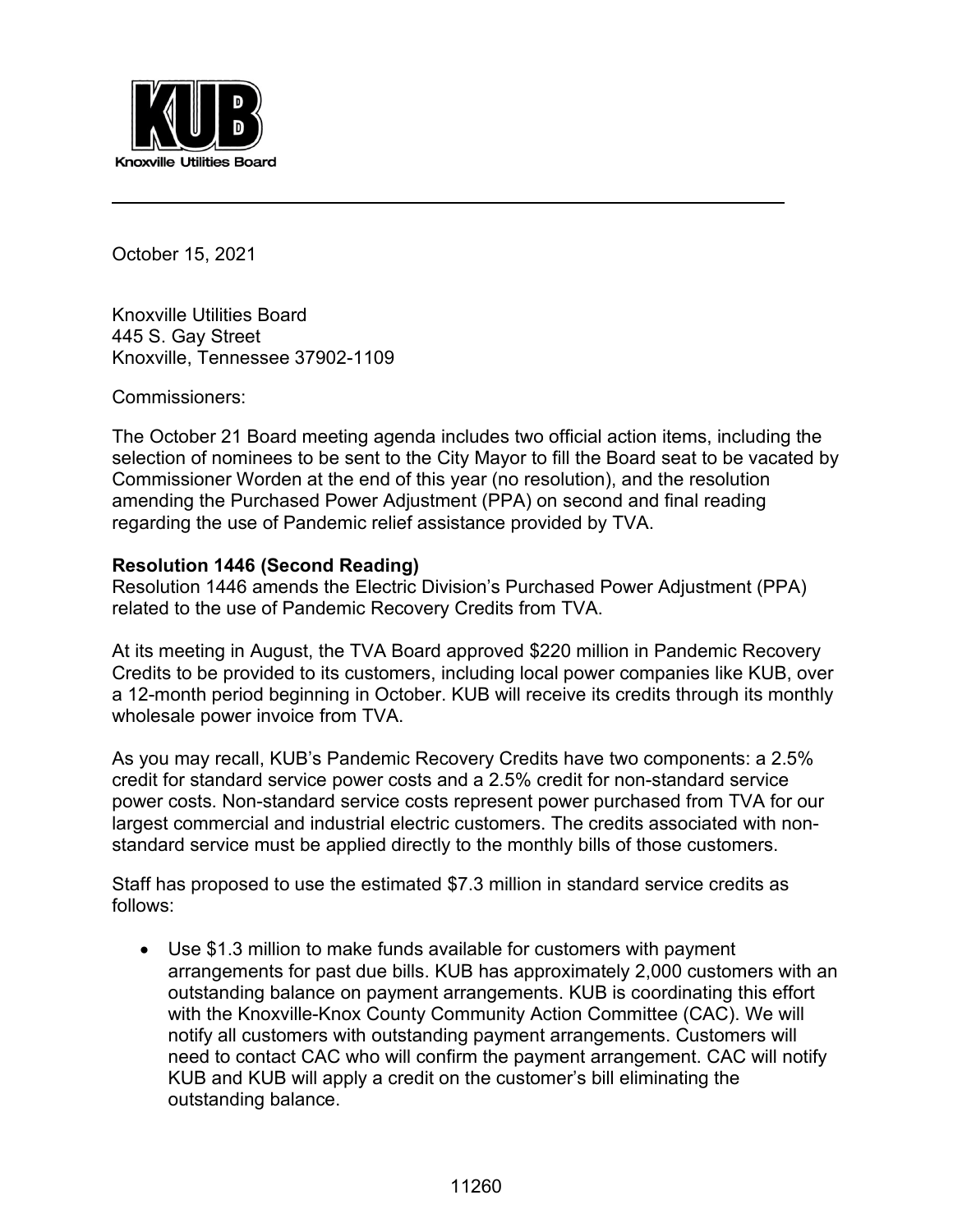• Flow the remaining \$6 million to all standard service electric customers (residential and commercial) through lower rates over the next 12 months. The average residential electric customer would save \$17 for the 12-month period, offsetting about 40% of the electric rate increase that will take effect during that same 12-month period. A mid-sized business customer would save about \$260 over the same period.

We considered allocating the entire \$7.3 million for utility bill assistance for customers, however, there is currently a significant amount of financial assistance available in our area for utility bills. Including federal grants, Project Help, and our CURE (COVID Utility Relief Effort) program, there is over \$25 million in funds available to our customers for utility bill assistance over the next 12 months.

Due to the amount of available assistance and given the Board recently approved annual 3% electric rate increases over the next three years beginning April 2022, staff felt it was appropriate for all residential and business electric customers to receive a portion of the power cost credits.

There was some discussion at the last meeting about allocating this credit in a different manner, which is certainly at the Board's discretion. Should the Board desire to make such a change, I would still recommend the Board adopt Resolution 1446 on second reading, so we can begin applying the proposed \$1.3 million in assistance for customers with outstanding payment arrangements as soon as possible. We would then bring the Board an additional amendment to the PPA for consideration in November and December, reflecting the revised allocation of the credits in accordance with the Board's wishes.

Resolution 1446 is enclosed for your information. I recommend its adoption on second and final reading at the October 21 meeting.

Respectfully submitted,

gdaeeg Bales

Gabriel J. Bolas II President and CEO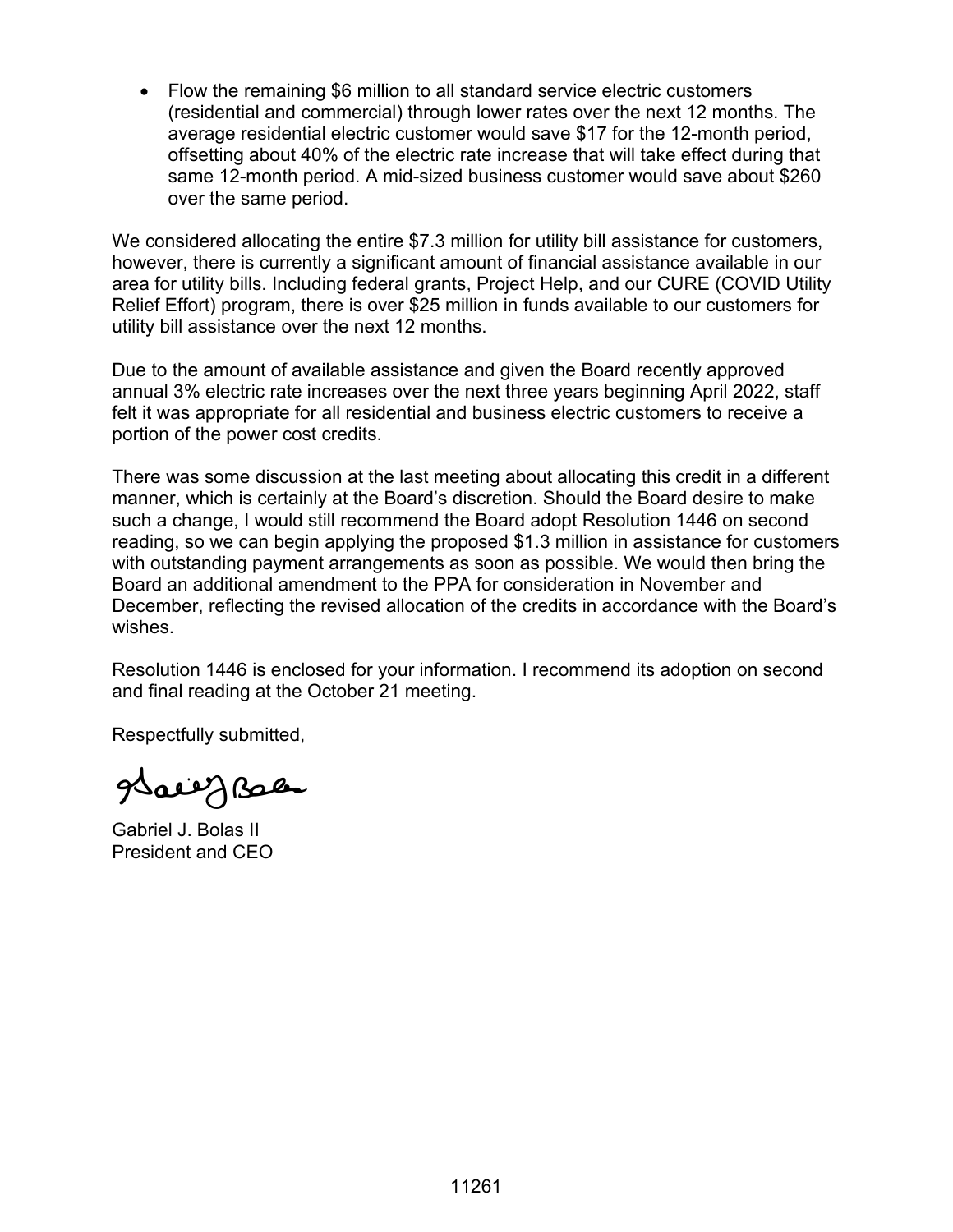# **RESOLUTION NO. 1446**

**A Resolution Amending the Existing Purchased Power Adjustment of the Electric Division, as Previously Established by Resolution No. 1065, as Heretofore Amended, to Address Changes to Wholesale Power Supply Costs Provided by the Tennessee Valley Authority's Pandemic Recovery Credit Program**

**Whereas,** Knoxville Utilities Board of Commissioners (the "Board") has rate setting authority pursuant to Article XI of the Charter of the City of Knoxville; and

**Whereas,** the Board previously adopted Resolution No. 1065, as heretofore amended, providing for a Purchased Power Adjustment ("PPA") for the Electric Division; and

**Whereas,** Knoxville Utilities Board ("KUB") purchases its full electric power requirements from the Tennessee Valley Authority ("TVA"); and

**Whereas,** the communities in KUB's service territory continue to be impacted by the worldwide COVID-19 pandemic; and

**Whereas,** the TVA Board of Directors recently approved a one-year extension of pandemic relief financial assistance ("Pandemic Recovery Credits") for local power companies to invest in their communities and support those they serve; and

**Whereas,** TVA's Pandemic Recovery Credits include two categories, one based on Standard Service volumes, and the other based on the volumes of each Non-Standard Service customer; and

**Whereas**, KUB will receive Pandemic Recovery Credits from TVA on the monthly wholesale power invoice for the period October 2021 to September 2022; and

**Whereas,** it is estimated the Standard Service Pandemic Recovery Credits to be received by KUB will total \$7,300,000; and

**Whereas,** it is KUB staff's recommendation to use \$1,300,000 of the Standard Service Pandemic Recovery Credits to make funds available for customers with payment arrangements for past due balances accrued during the Pandemic crisis; and

**Whereas,** the remaining balance of credits shall automatically flow through to all Standard Service customers via the PPA and be reflected in lower rates; and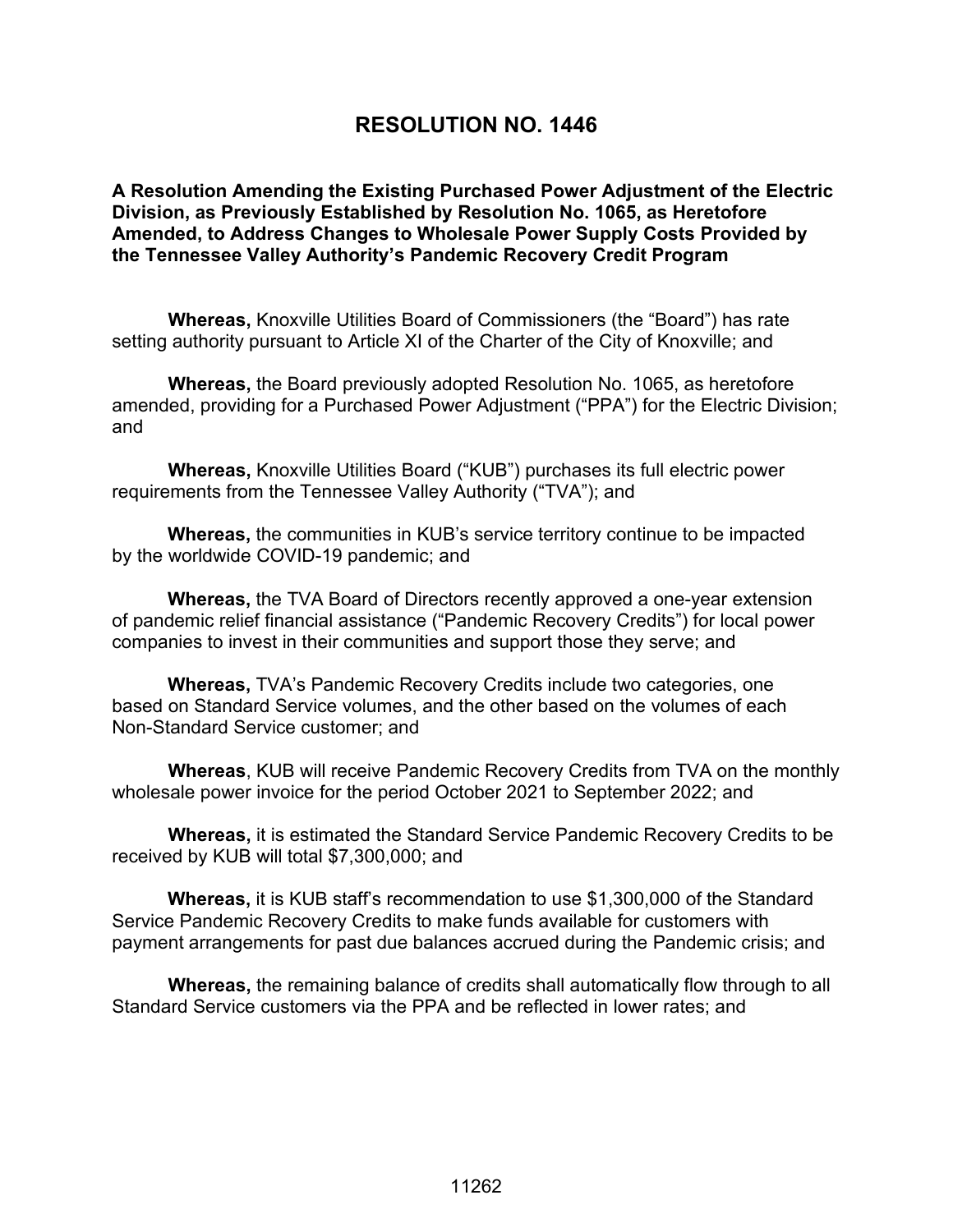**Whereas,** the Board has determined, upon recommendation from KUB staff, that it is in the best interest of KUB, its customers, and the community to utilize the Pandemic Recovery Credits for both utility bill assistance to specific customers and reduced rates for all KUB customers; and

**Whereas,** in accordance with Section 1107(L) of the Charter of the City of Knoxville, KUB has provided the required public notice of not less than five (5) days prior to a meeting of the Board when a rate schedule change is to be considered.

#### **NOW, THEREFORE, BE IT HEREBY RESOLVED BY THE BOARD OF COMMISSIONERS OF THE KNOXVILLE UTILITIES BOARD:**

**Section 1.** That during the KUB fiscal year ending June 30, 2022, an accounting entry shall be made which excludes \$520,000 of Pandemic Recovery Credit from Unrecovered Purchased Power Adjustment - Demand, Account EL191010, and excludes \$780,000 of Pandemic Recovery Credit from Unrecovered Purchased Power Adjustment - Commodity, Account EL191020.

**Section 2**. That this Resolution shall be effective upon second and final reading.

 Jerry Askew/s Jerry Askew, Chair

 Mark Walker/s Mark Walker, Board Secretary

APPROVED ON 1st READING: 9-16-21 APPROVED ON 2<sup>nd</sup> READING: 10-21-21 EFFECTIVE DATE: 10-21-21 MINUTE BOOK 44 PAGE 11262-11263